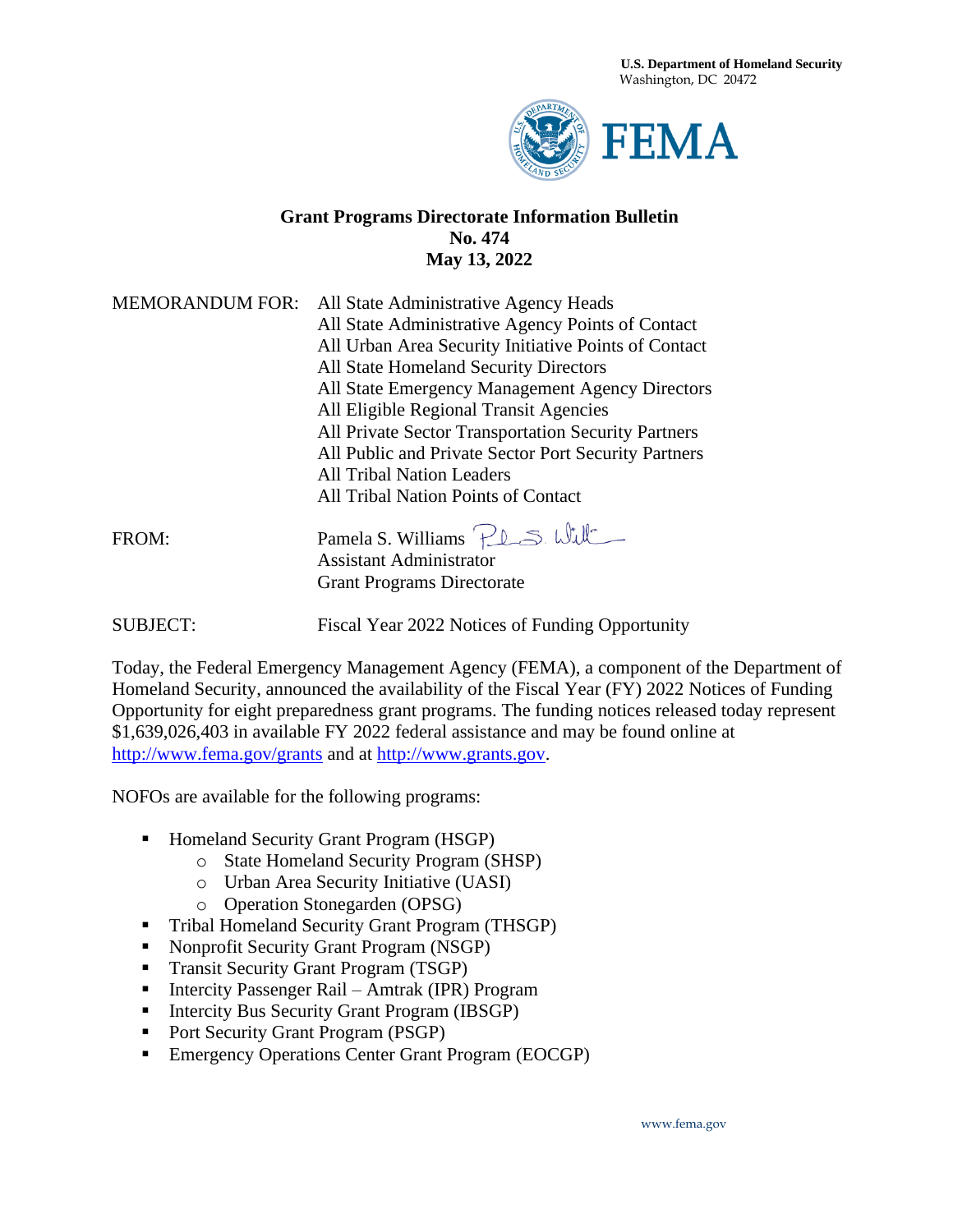Detailed guidance and application instructions for all eight grant programs are available at [http://www.fema.gov/grants.](http://www.fema.gov/grants)

Eligible applicants must apply for funding through the Grants.gov portal at [http://www.grants.gov.](http://www.grants.gov/) When applicants apply through [http://www.grants.gov,](http://www.grants.gov/) they must submit the Standard Form 424 in the initial Grants.gov application. The FEMA Non-Disaster (ND) Grants system will retrieve the Standard Form 424 directly from the Grants.gov system and will automatically populate the relevant data fields in the ND Grants application.

Applicants are strongly encouraged to begin the application process as soon as possible, including obtaining a Unique Entity Identifier (UEI) number. The UEI, which replaced the Data Universal Numbering System (DUNS) number last month, is a required application element and may take up to four weeks to obtain. Also, FEMA must conduct an initial eligibility review of the application prior to the final submission deadline, Therefore, **applicants are strongly encouraged to begin their initial application in Grants.gov at the time of this announcement**  to ensure they have adequate time to start and complete their submission. Applicants should complete the initial Grants.gov application **no later than seven days before the June 13, 2022 application deadline.** Upon the completion of the initial review, FEMA will determine whether an application is eligible to proceed further and will notify the applicant to complete their submission by fulfilling additional application requirements (e.g., Budget, Investment Justification, Work Plan) required for the relevant grant program. Completed final applications for all grant programs must be submitted in ND Grants no later than **5 p.m. ET, June 13, 2022**.

Only final submissions made through the ND Grants system located at [https://portal.fema.gov](https://portal.fema.gov/) will be accepted. If you, the applicant, need assistance registering for the ND Grants system, please contact the ND Grants Help Desk at 1-800-865-4076, Monday through Friday, 9 a.m. – 5 p.m. ET.

Additional questions may be directed to a FEMA Headquarters Preparedness Officer (or the Centralized Scheduling and Information Desk at [askcsid@fema.gov](mailto:askcsid@fema.gov) or (800) 368-6498, Monday through Friday,  $9 a.m. - 5 p.m. ET.$ 

A summary of eligible applicants and deadlines is provided in Appendix A. Specific allocations for programs marked with an asterisk (\*) are listed in Appendix B.

#### **FY 2022 Homeland Security Grant Program (HSGP)**

HSGP includes a suite of risk-based grants to assist state, local, tribal and territorialefforts to prevent, prepare for, protect against, and respond to acts of terrorism. The grants included under HSGP are:

*State Homeland Security Program (SHSP)\**. In FY 2022, this program provides \$415 million to assist state, local, tribal and territorial governments in preventing, preparing for, protecting against, and responding to acts of terrorism.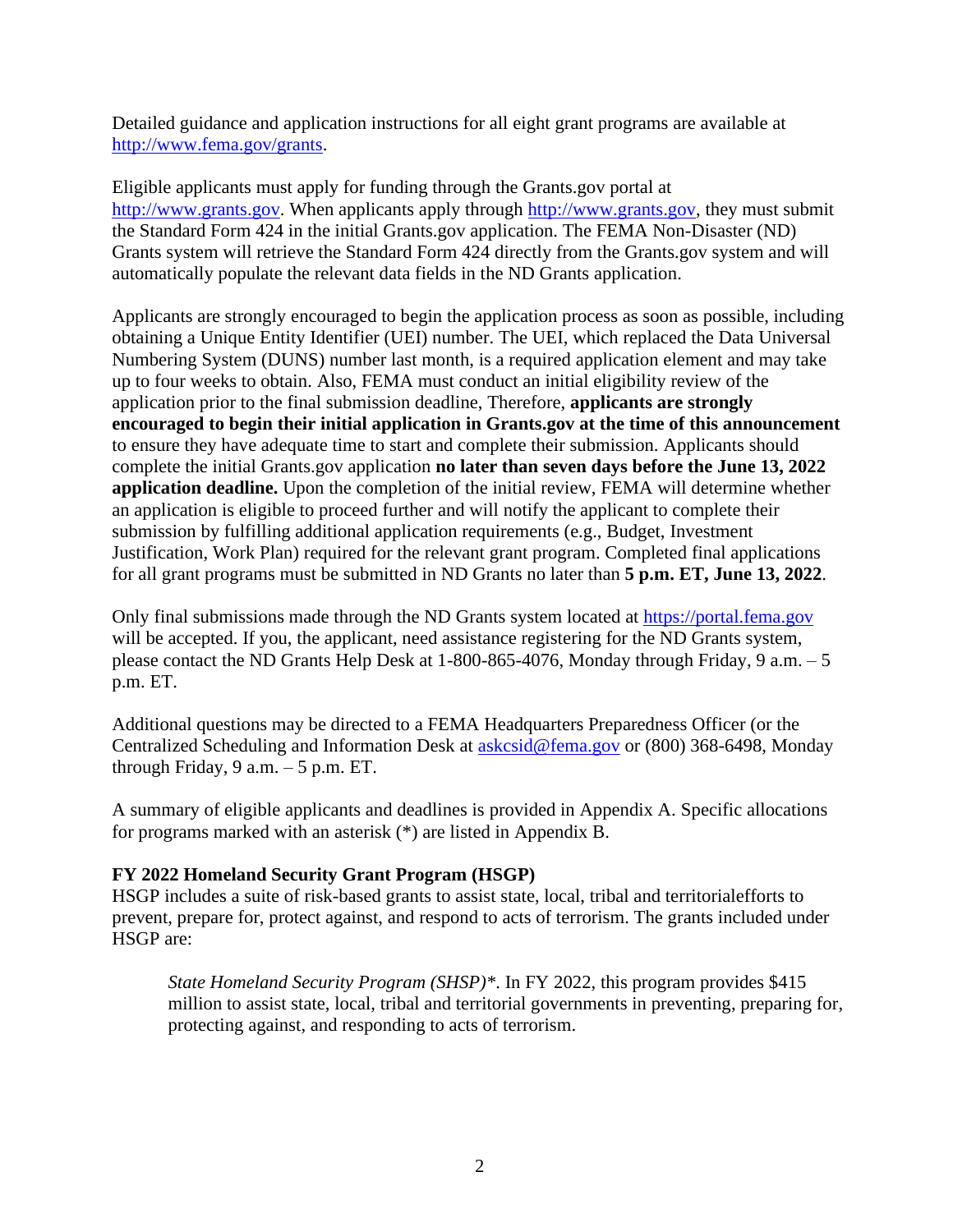*Urban Area Security Initiative (UASI)\*.* In FY 2022, UASI provides \$615 million to assist high-risk urban areas in preventing, preparing for, protecting against, and responding to acts of terrorism.

*Operation Stonegarden (OPSG)*. In FY 2022, the program provides \$90 million to support enhanced cooperation and coordination among state, local, tribal, territorial and federal law enforcement agencies in a joint mission to secure the United States' borders along routes of ingress from international borders, to include travel corridors in states bordering Mexico and Canada, as well as states and territories with international water borders.

#### **FY 2022 Tribal Homeland Security Grant Program (THSGP)**

In FY 2022, THSGP provides \$15 million to directly eligible tribes to support the building, sustainment, and delivery of core capabilities to enable tribes to strengthen their capacity to prevent, protect against, mitigate, and respond to potential terrorist attacks.

#### **FY 2022 Nonprofit Security Grant Program (NSGP)\***

In FY 2022, this program provides \$250.15 million in funding support for hardening and other physical security enhancements to nonprofit organizations that are at high risk of terrorist attack. Of this amount, \$125 million is available to nonprofit organizations located within one of the FY 2022 UASI-designated high-risk urban areas (NSGP-Urban Area or NSGP-UA). Additional, separate funding in the amount of \$125 million is also appropriated for nonprofit organizations located outside of the FY 2022 UASI-designated urban areas (NSGP-State or NSGP-S). An additional \$150,000 is available for one Community Project Funding (CPF) project, as identified in the Department of Homeland Security Appropriations Act, 2022, Pub. L. No. 117-103. The intent of the FY 2022 NSGP is to award grant funding to assist nonprofit organizations in obtaining the resources required to support and integrate the preparedness activities of nonprofit organizations that are at high risk of a terrorist attack with broader state and local preparedness efforts. It is also designed to promote coordination and collaboration in emergency preparedness activities among public and private community representatives, as well as state and local government agencies. As in previous fiscal years, the NSGP will be a competitive grant program except for the CPF project.

#### **FY 2022 Transit Security Grant Program (TSGP)**

In FY 2022, TSGP provides \$93 million to support transportation infrastructure security activities. The TSGP provides funds to eligible public transportation systems (which include intra-city bus, commuter bus, ferries and all forms of passenger rail) that serve historically eligible UASI-designated urban areas to protect critical surface transportation infrastructure and the traveling public from acts of terrorism and to increase the resilience of transit infrastructure.

#### **FY 2022 Intercity Passenger Rail (IPR) – Amtrak Program**

In FY 2022, this program provides \$10 million to the National Passenger Railroad Corporation (Amtrak) to protect critical surface transportation infrastructure and the traveling public from acts of terrorism and to increase the resilience of the Amtrak rail system.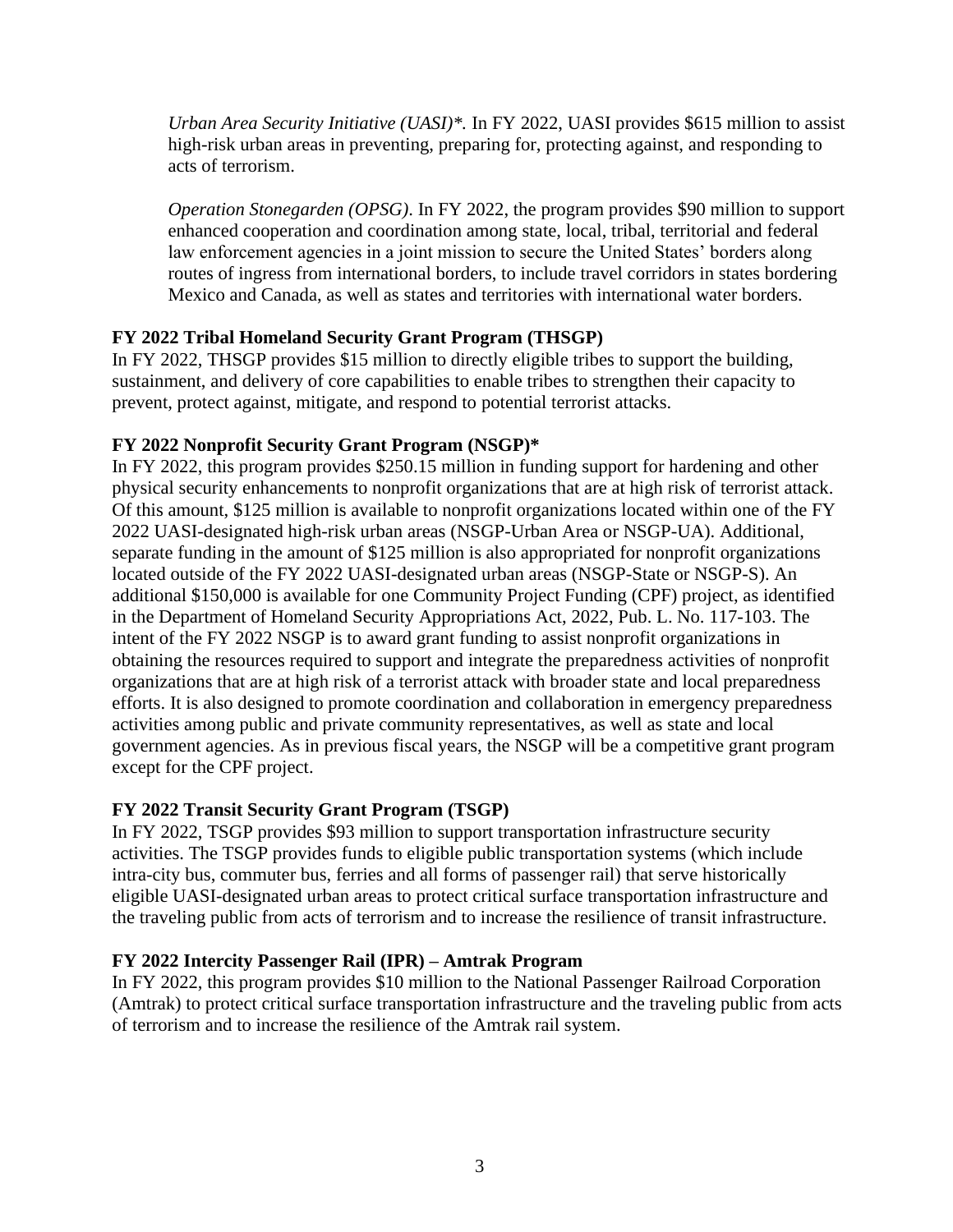#### **FY 2022 Intercity Bus Security Grant Program (IBSGP)**

In FY 2022, IBSGP provides \$2 million to owners and operators of intercity bus systems providing services to historically eligible UASI-designated urban areas, to protect critical surface transportation infrastructure and the traveling public from acts of terrorism and to increase the resilience of transit infrastructure.

#### **FY 2022 Port Security Grant Program (PSGP)**

In FY 2022, the program provides \$100 million to provide funds to port authorities, facility operators, and state, local, and territorial agencies required to provide security services to implement Area Maritime Security Plans, facility security plans, and other port-wide risk management activities.

#### **FY 2022 Emergency Operations Center Grant Program (EOCGP)\***

In FY 2022, EOCGP provides \$49,026,403 to improve emergency management and preparedness capabilities by supporting flexible, sustainable, secure, strategically located, and fully interoperable emergency operations centers with a focus on addressing identified deficiencies and needs. Funds will be used to support EOC construction, renovation, and enhancements to the list of entities identified by Congress in Division F of the Joint Explanatory Statement accompanying the Department of Homeland Security Appropriations Act, 2022 (Pub. L. No. 117-103).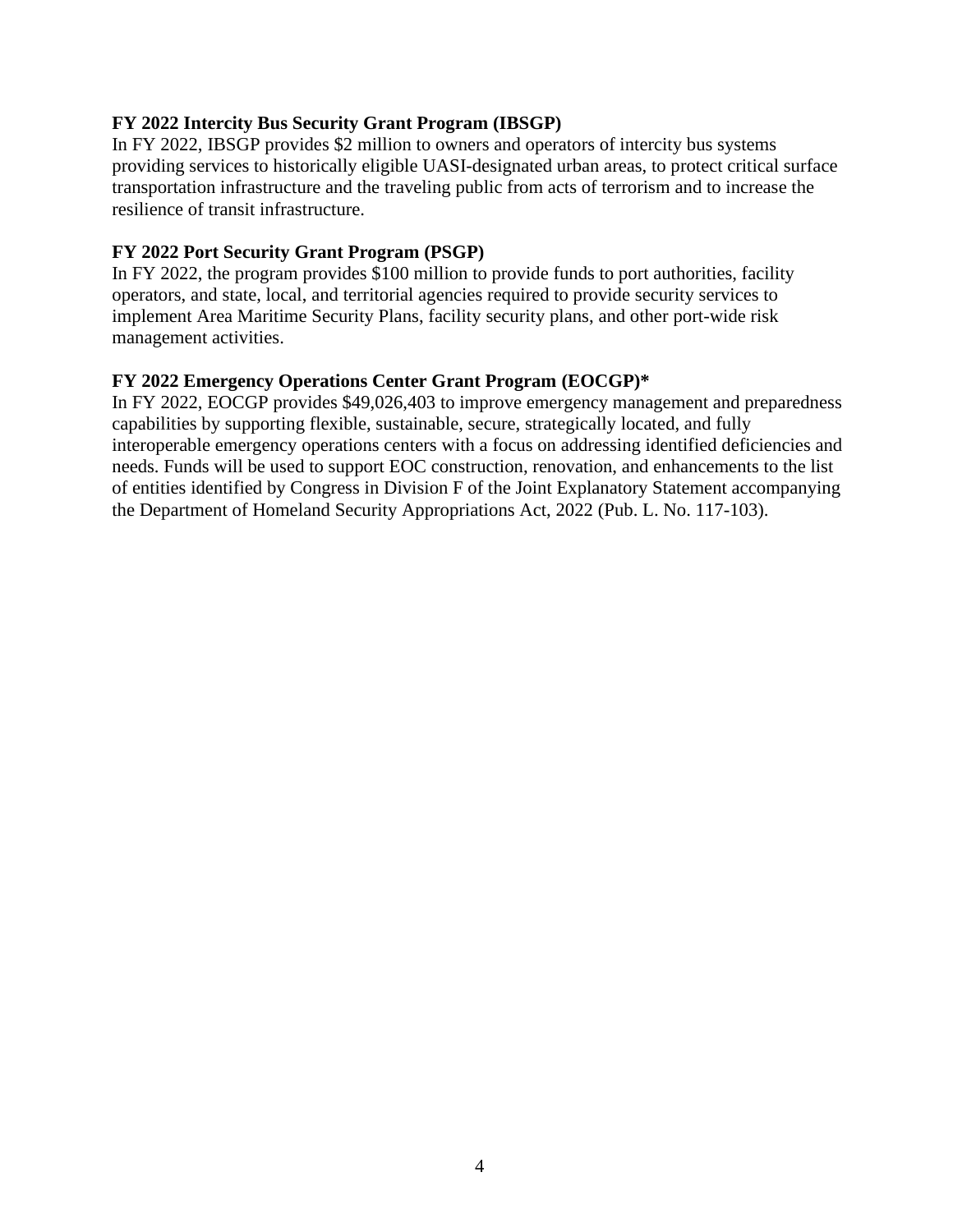# **Appendix A**

### **Table 1. Eligible Applicants and Deadlines**

|              | <b>Eligible Applicants</b><br>Program |                                                                                                                                                                |  |
|--------------|---------------------------------------|----------------------------------------------------------------------------------------------------------------------------------------------------------------|--|
| <b>SHSP</b>  |                                       |                                                                                                                                                                |  |
| <b>HSGP</b>  | <b>UASI</b>                           | State Administrative Agency (SAA)                                                                                                                              |  |
|              | <b>OPSG</b>                           |                                                                                                                                                                |  |
| <b>THSGP</b> |                                       | Directly eligible tribes                                                                                                                                       |  |
|              | NSGP-UA                               | SAA on behalf of nonprofit organizations within states and/or                                                                                                  |  |
| <b>NSGP</b>  | NSGP-S                                | eligible high-risk urban areas                                                                                                                                 |  |
|              | NSGP-CPF                              | SAA on behalf of identified nonprofit organization                                                                                                             |  |
|              |                                       | Eligible transit agencies determined based on daily unlinked                                                                                                   |  |
|              |                                       | passenger trips (ridership) and transit systems that serve historically                                                                                        |  |
| <b>TSGP</b>  |                                       | eligible UASI-designated high-risk urban areas. Certain ferry systems                                                                                          |  |
|              |                                       | are also eligible to participate in the FY 2022 TSGP and receive                                                                                               |  |
|              |                                       | funds.                                                                                                                                                         |  |
| <b>IPR</b>   |                                       | National Passenger Railroad Corporation (Amtrak)                                                                                                               |  |
| <b>IBSGP</b> |                                       | Eligible owners and operators of fixed route intercity and charter bus<br>companies that serve historically eligible UASI-designated high-risk<br>urban areas. |  |
|              |                                       | All entities subject to an Area Maritime Security Plan, as defined by                                                                                          |  |
|              |                                       | 46 U.S.C. § 70103(b), may apply for PSGP funding. Eligible                                                                                                     |  |
| <b>PSGP</b>  |                                       | applicants include but are not limited to port authorities, facility                                                                                           |  |
|              |                                       | operators, and state and local government agencies.                                                                                                            |  |
|              |                                       | Entities identified in Division F of the Joint Explanatory Statement                                                                                           |  |
| <b>EOCGP</b> |                                       | accompanying the Department of Homeland Security Appropriations                                                                                                |  |
|              |                                       | Act, 2022 (Pub. L. No. 117-103).                                                                                                                               |  |

**All applications are due no later than 5 p.m. ET on June 13, 2022.** FEMA will evaluate, act on applications, and make awards on or before September 30, 2022.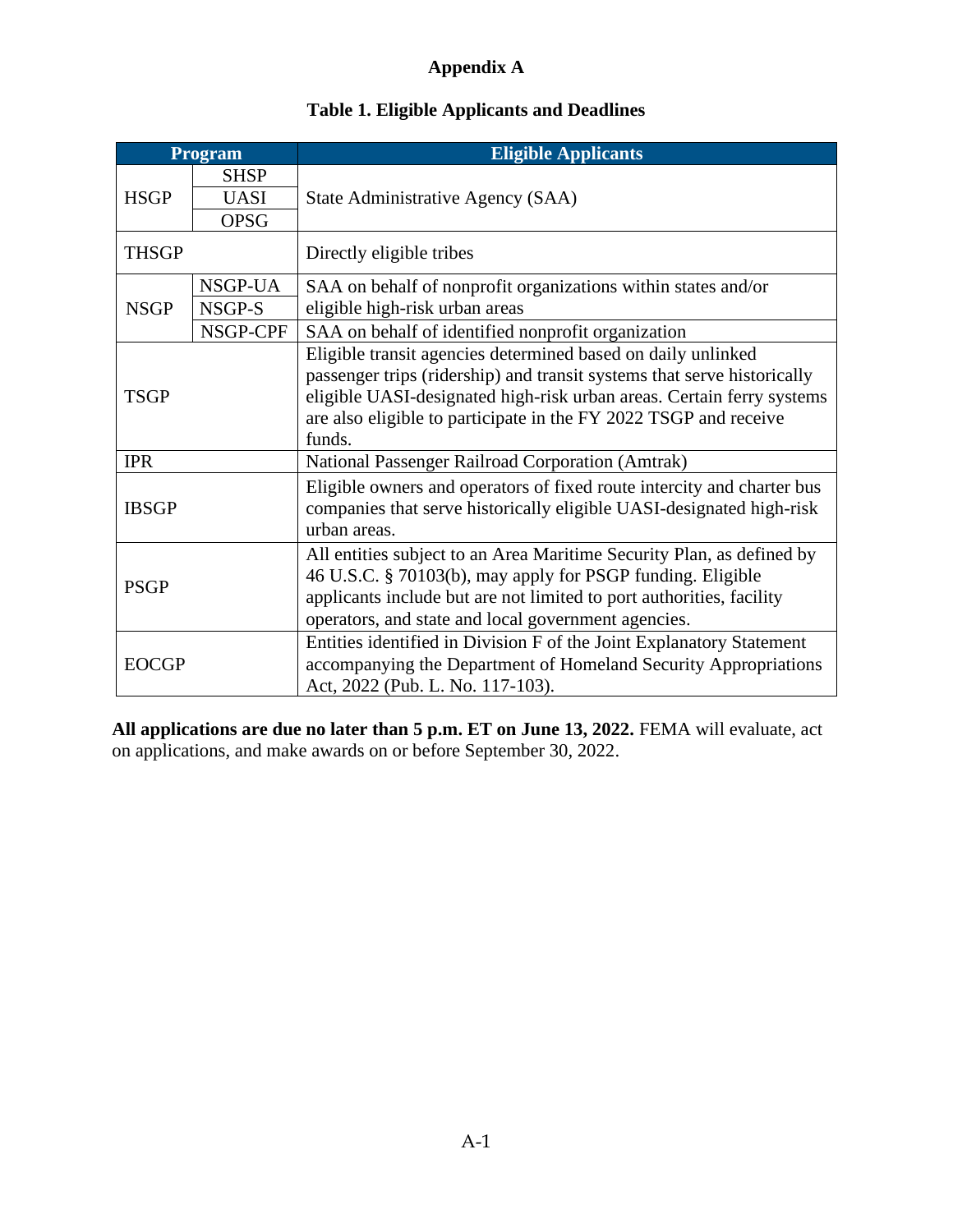# **Appendix B**

|  |  |  |  | <b>Table 2. FY 2022 SHSP Allocations</b> |
|--|--|--|--|------------------------------------------|
|--|--|--|--|------------------------------------------|

| <b>State/Territory</b> | <b>FY 2022 SHSP</b><br><b>Allocation</b> | <b>State/Territory</b>   | <b>FY 2022 SHSP</b><br><b>Allocation</b> |
|------------------------|------------------------------------------|--------------------------|------------------------------------------|
| Alabama                | \$4,847,500                              | Montana                  | \$4,847,500                              |
| Alaska                 | \$4,847,500                              | Nebraska                 | \$4,847,500                              |
| American Samoa         | 1,108,000                                | Nevada                   | \$4,847,500                              |
| Arizona                | \$4,847,500                              | New Hampshire            | \$4,847,500                              |
| Arkansas               | \$4,847,500                              | New Jersey               | \$7,074,841                              |
| California             | \$57,035,623                             | New Mexico               | \$4,847,500                              |
| Colorado               | \$4,847,500                              | New York                 | \$68,033,267                             |
| Connecticut            | \$4,847,500                              | North Carolina           | \$5,085,387                              |
| Delaware               | \$4,847,500                              | North Dakota             | \$4,847,500                              |
| District of Columbia   | \$5,085,387                              | Northern Mariana Islands | \$1,108,000                              |
| Florida                | \$9,343,905                              | Ohio                     | \$6,190,947                              |
| Georgia                | \$5,288,656                              | Oklahoma                 | \$4,847,500                              |
| Guam                   | \$1,108,000                              | Oregon                   | \$4,847,500                              |
| Hawaii                 | \$4,847,500                              | Pennsylvania             | \$8,136,252                              |
| Idaho                  | \$4,847,500                              | Puerto Rico              | \$4,847,500                              |
| Illinois               | \$13,894,910                             | Rhode Island             | \$4,847,500                              |
| Indiana                | \$4,847,500                              | South Carolina           | \$4,847,500                              |
| Iowa                   | \$4,847,500                              | South Dakota             | \$4,847,500                              |
| Kansas                 | \$4,847,500                              | Tennessee                | \$4,847,500                              |
| Kentucky               | \$4,847,500                              | Texas                    | \$18,210,451                             |
| Louisiana              | \$4,847,500                              | U.S. Virgin Islands      | \$1,108,000                              |
| Maine                  | \$4,847,500                              | Utah                     | \$4,847,500                              |
| Maryland               | \$7,074,841                              | Vermont                  | \$4,847,500                              |
| Massachusetts          | \$6,190,947                              | Virginia                 | \$8,136,252                              |
| Michigan               | \$5,085,387                              | Washington               | \$6,190,947                              |
| Minnesota              | \$4,847,500                              | West Virginia            | \$4,847,500                              |
| Mississippi            | \$4,847,500                              | Wisconsin                | \$4,847,500                              |
| Missouri               | \$4,847,500                              | Wyoming                  | \$4,847,500                              |
| Total                  |                                          |                          | \$415,000,000                            |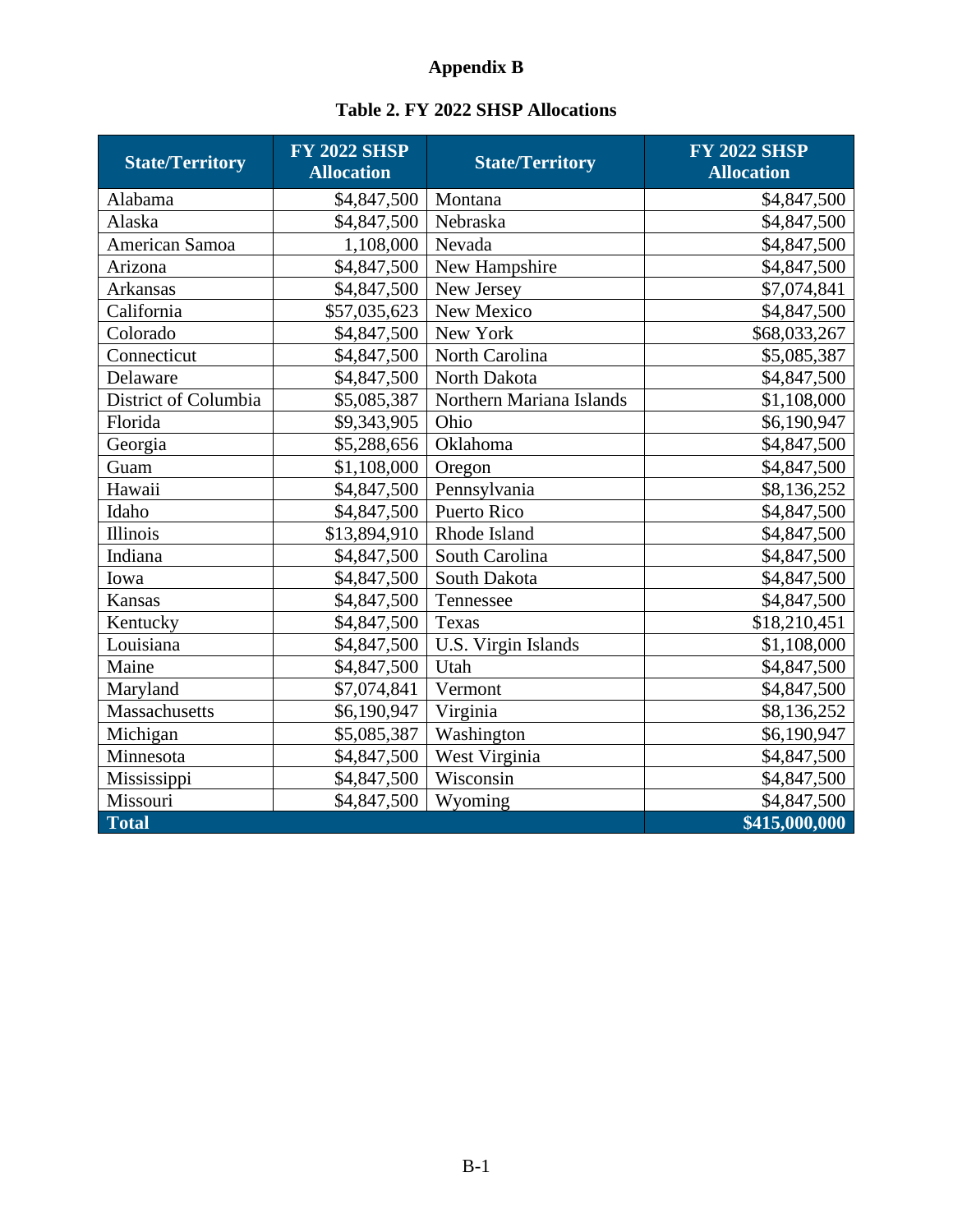| <b>State/Territory</b> | <b>Funded Urban Area</b>         | <b>FY 2022 UASI</b><br><b>Allocation</b> |
|------------------------|----------------------------------|------------------------------------------|
| Arizona                | Phoenix Area                     | \$5,250,000                              |
|                        | Anaheim/Santa Ana Area           | \$5,250,000                              |
|                        | Bay Area                         | \$37,049,000                             |
| California             | Los Angeles/Long Beach Area      | \$67,182,000                             |
|                        | Riverside Area                   | \$3,900,000                              |
|                        | Sacramento Area                  | \$3,800,000                              |
|                        | San Diego Area                   | \$16,696,000                             |
| Colorado               | Denver Area                      | \$3,900,000                              |
| District of Columbia   | <b>National Capital Region</b>   | \$51,127,000                             |
|                        | Miami/Fort Lauderdale Area       | \$14,750,000                             |
| Florida                | Orlando Area                     | \$3,800,000                              |
|                        | Tampa Area                       | \$3,800,000                              |
| Georgia                | Atlanta Area                     | \$6,700,000                              |
| Illinois               | Chicago Area                     | \$67,182,000                             |
| Indiana                | Indianapolis Area                | \$1,500,000                              |
| Louisiana              | New Orleans Area                 | \$1,500,000                              |
| Maryland               | <b>Baltimore</b> Area            | \$3,800,000                              |
| Massachusetts          | <b>Boston Area</b>               | \$16,900,000                             |
| Michigan               | Detroit Area                     | \$5,250,000                              |
| Minnesota              | <b>Twin Cities Area</b>          | \$5,250,000                              |
|                        | Kansas City Area                 | \$1,500,000                              |
| Missouri               | St. Louis Area                   | \$3,800,000                              |
| Nevada                 | Las Vegas Area                   | \$5,250,000                              |
| New Jersey             | Jersey City/Newark Area          | \$18,915,000                             |
| New York               | New York City Area               | \$176,599,000                            |
| North Carolina         | <b>Charlotte Area</b>            | \$3,800,000                              |
| Ohio                   | Cincinnati Area                  | \$1,500,000                              |
|                        | <b>Cleveland Area</b>            | \$1,500,000                              |
| Oregon                 | Portland Area                    | \$3,800,000                              |
| Pennsylvania           | Philadelphia Area                | \$16,900,000                             |
|                        | Pittsburgh Area                  | \$1,500,000                              |
|                        | Dallas/Fort Worth/Arlington Area | \$16,900,000                             |
| Texas                  | <b>Houston Area</b>              | \$24,600,000                             |
|                        | San Antonio Area                 | \$3,800,000                              |
| Virginia               | Hampton Roads Area               | \$3,800,000                              |
| Washington             | Seattle Area                     | \$6,250,000                              |
|                        |                                  | \$615,000,000                            |

### **Table 3. FY 2022 UASI Allocations**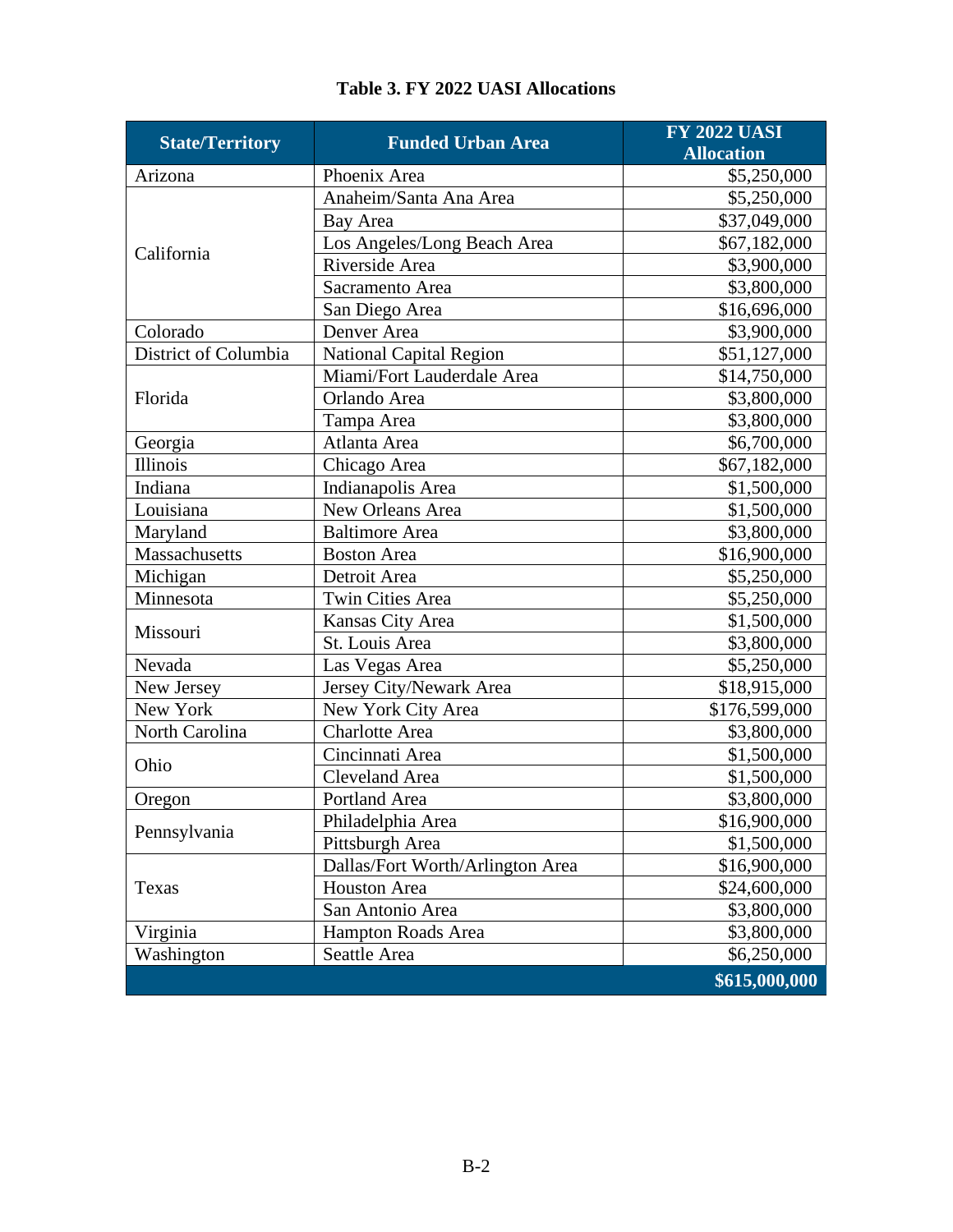### **Table 4. NSGP-S Target Allocations**

| <b>State/Territory</b> | <b>FY 2022 NSGP-S</b><br><b>Target Allocation</b> | <b>State/Territory</b>   | <b>FY 2022 NSGP-S</b><br><b>Target Allocation</b> |
|------------------------|---------------------------------------------------|--------------------------|---------------------------------------------------|
| Alabama                | \$2,850,000                                       | Montana                  | \$1,350,000                                       |
| Alaska                 | \$1,200,000                                       | Nebraska                 | \$1,650,000                                       |
| American Samoa         | \$1,050,000                                       | Nevada                   | \$1,350,000                                       |
| Arizona                | \$1,950,000                                       | New Hampshire            | \$1,500,000                                       |
| Arkansas               | \$2,100,000                                       | New Jersey               | \$1,800,000                                       |
| California             | \$5,717,000                                       | New Mexico               | $\overline{$}1,800,000$                           |
| Colorado               | \$1,950,000                                       | New York                 | \$3,750,000                                       |
| Connecticut            | \$2,250,000                                       | North Carolina           | \$3,900,000                                       |
| Delaware               | \$1,350,000                                       | North Dakota             | \$1,350,000                                       |
| District of Columbia   |                                                   | Northern Mariana Islands | \$1,050,000                                       |
| Florida                | \$4,050,000                                       | Ohio                     | \$4,066,000                                       |
| Georgia                | \$3,450,000                                       | Oklahoma                 | \$2,400,000                                       |
| Guam                   | \$1,050,000                                       | Oregon                   | \$1,800,000                                       |
| Hawaii                 | \$1,500,000                                       | Pennsylvania             | \$3,150,000                                       |
| Idaho                  | \$1,650,000                                       | Puerto Rico              | \$2,250,000                                       |
| Illinois               | \$3,450,000                                       | Rhode Island             | \$1,350,000                                       |
| Indiana                | \$2,700,000                                       | South Carolina           | \$2,700,000                                       |
| Iowa                   | \$2,100,000                                       | South Dakota             | \$1,350,000                                       |
| Kansas                 | \$1,800,000                                       | Tennessee                | \$3,450,000                                       |
| Kentucky               | \$2,550,000                                       | Texas                    | \$5,567,000                                       |
| Louisiana              | \$2,400,000                                       | U.S. Virgin Islands      | \$1,050,000                                       |
| Maine                  | \$1,500,000                                       | Utah                     | \$2,250,000                                       |
| Maryland               | \$1,500,000                                       | Vermont                  | \$1,200,000                                       |
| Massachusetts          | \$3,150,000                                       | Virginia                 | \$2,550,000                                       |
| Michigan               | \$3,000,000                                       | Washington               | \$2,100,000                                       |
| Minnesota              | \$1,800,000                                       | West Virginia            | \$1,650,000                                       |
| Mississippi            | \$2,100,000                                       | Wisconsin                | \$3,150,000                                       |
| Missouri               | \$2,100,000                                       | Wyoming                  | \$1,200,000                                       |
|                        |                                                   |                          | \$125,000,000                                     |

# **Table 5. FY 2022 NSGP-CPF Allocation**

| <b>State/Territory</b> | Nonprofit Organization Subrecipient FY 2022 Allocation |           |
|------------------------|--------------------------------------------------------|-----------|
| New Jersey             | Beth Medrash Govoha of America                         | \$150,000 |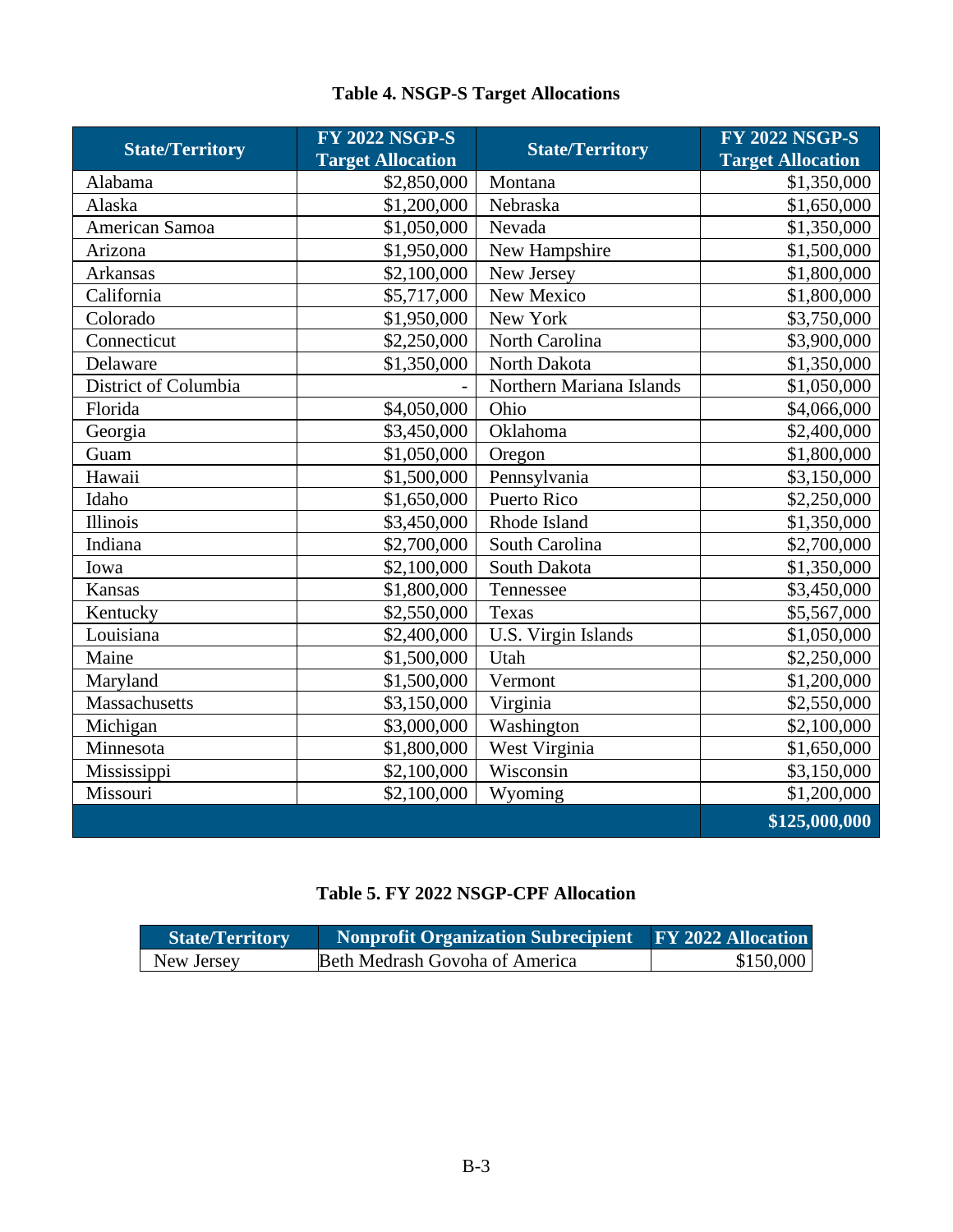# **Table 6. FY 2022 EOCGP Allocations**

| State/<br><b>Tribe</b> | <b>Sub-recipient</b>                                            | <b>Project Name</b>                                                                                | <b>Project</b><br><b>Federal</b><br><b>Amount</b> |
|------------------------|-----------------------------------------------------------------|----------------------------------------------------------------------------------------------------|---------------------------------------------------|
| Tribe                  | Alutiiq Tribe of Old<br>Harbor                                  | Tsunami Shelter for the Alutiiq Tribe of Old Harbor,<br>Alaska                                     | \$1,500,000                                       |
| Tribe                  | Fond du Lac Band of<br>Lake Superior Chippewa                   | Fond du Lac Law Enforcement and Emergency<br><b>Management Building</b>                            | \$2,742,000                                       |
| AZ                     | City of Sedona                                                  | Sedona Emergency Operations Center-Police Remodel<br>and Renovations                               | \$900,000                                         |
|                        | <b>Pinal County</b>                                             | Pinal County AZ EOC                                                                                | \$187,500                                         |
|                        | City of Huntington Park                                         | City of Huntington Park, Emergency Operations System                                               | \$1,000,000                                       |
|                        | City of Lancaster                                               | <b>Emergency Operations Center at Lancaster City Hall</b>                                          | \$500,000                                         |
| CA                     | City of Redlands                                                | City of Redlands Emergency Operations Center<br><b>Improvement Project</b>                         | \$712,500                                         |
|                        | <b>City of Rialto</b>                                           | City of Rialto Emergency Operations Center                                                         | \$862,500                                         |
|                        | City of Santa Rosa                                              | Santa Rosa - Emergency Operations Center                                                           | \$1,000,000                                       |
|                        | City of Torrance                                                | <b>Torrance Emergency Operations Center Power Supply</b>                                           | \$700,000                                         |
| CO                     | Gilpin County Office of<br><b>Emergency Management</b>          | <b>Gilpin County Emergency Operations Center</b>                                                   | \$138,557                                         |
|                        | Town of Newington                                               | Town of Newington Emergency Operations Center                                                      | \$1,000,000                                       |
| <b>CT</b>              | Town of North Branford                                          | North Branford Emergency Operations Center                                                         | \$1,000,000                                       |
|                        | Town of South Windsor                                           | <b>Emergency Operation Center South Windsor</b>                                                    | \$84,000                                          |
| FL                     | Franklin County Florida<br><b>Board of Commissioners</b>        | Franklin County Emergency Operations Center                                                        | \$1,000,000                                       |
|                        | Haines City                                                     | Haines City Fire Department Services                                                               | \$750,000                                         |
| <b>GA</b>              | City of Roswell                                                 | City of Roswell - 911 Emergency Communications Call<br>Center                                      | \$1,000,000                                       |
| H <sub>I</sub>         | Hawai'i Emergency<br><b>Management Agency</b>                   | Hawaii State Emergency Operations Center in Mililani<br><b>First Responder Tech Campus</b>         | \$1,000,000                                       |
| IA                     | Jackson County Board of<br>Supervisors                          | Jackson County Emergency Operations Center                                                         | \$262,500                                         |
|                        | Lake County                                                     | Lake County Combined EOC                                                                           | \$1,000,000                                       |
| $\mathbf{L}$           | The Board of Trustees,<br><b>Western Illinois</b><br>University | <b>Western Illinois Emergency Operations Center</b>                                                | \$2,000,000                                       |
|                        | Wauconda Fire District                                          | <b>Emergency Operations Center Generator Replacement</b>                                           | \$36,000                                          |
| ME                     | <b>York County Emergency</b><br><b>Management Agency</b>        | York County Emergency Operations Center and Regional<br>All-Hazards Training and Response Facility | \$850,000                                         |
| MI                     | Gerald R. Ford<br><b>International Airport</b>                  | Gerald R. Ford International Airport Emergency<br><b>Operations Center</b>                         | \$1,000,000                                       |
| MN                     | <b>Metropolitan Airports</b><br>Commission                      | Public Safety and Security Building - MSP International<br>Airport                                 | \$1,500,000                                       |
| MS                     | Noxubee County Board<br>of Supervisors                          | Noxubee County Emergency Operations Center                                                         | \$1,000,000                                       |
| $\rm NC$               | <b>Cherokee County</b>                                          | Cherokee County – EOC                                                                              | \$131,250                                         |
|                        | City of Asheboro                                                | Asheboro Emergency Response Station                                                                | \$3,000,000                                       |